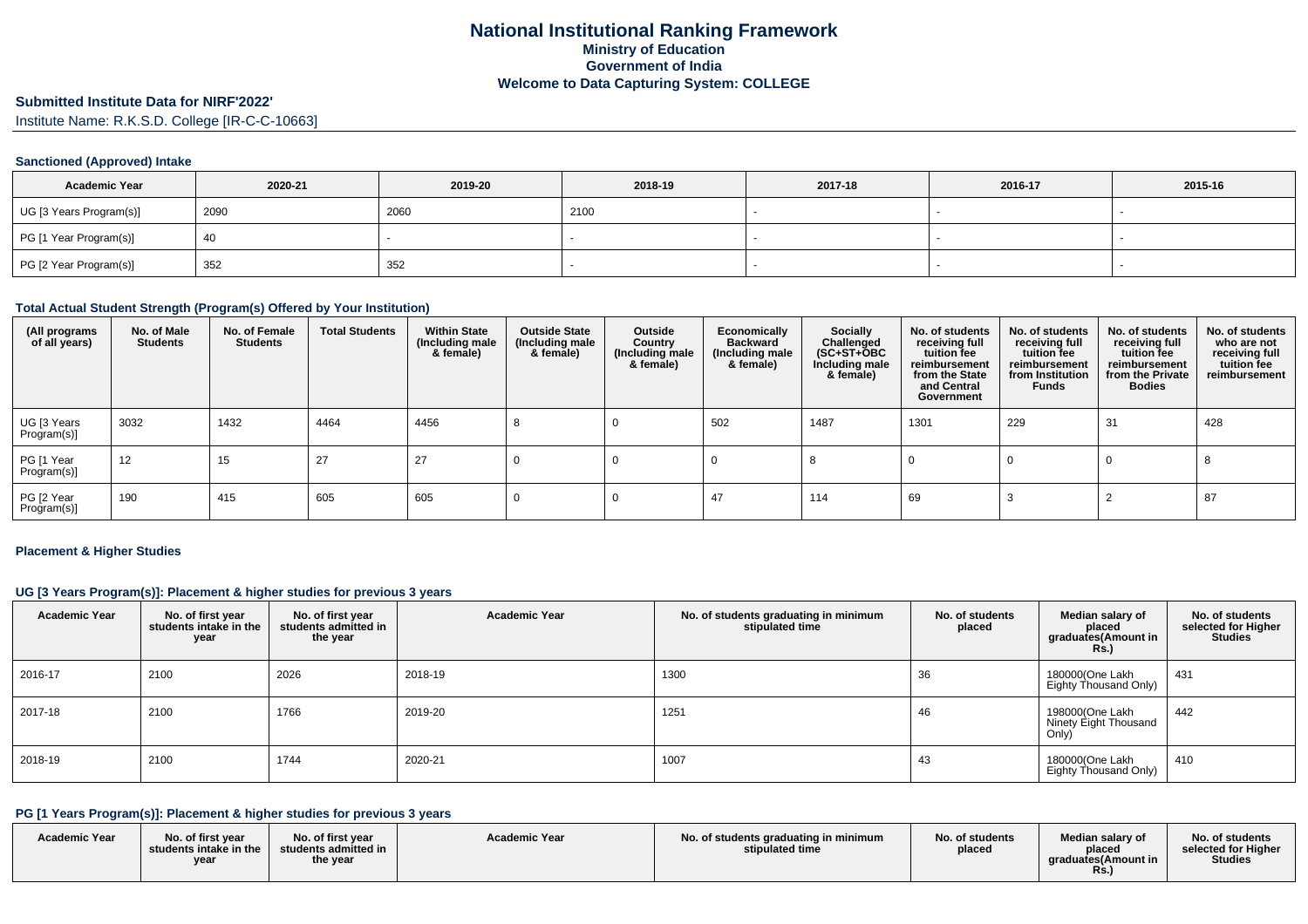| 2018-19 | 40 | 10 | 2018-19 |    | 120000(One Lakh<br>Twenty Thousand<br>Only)     | <b>U</b> |
|---------|----|----|---------|----|-------------------------------------------------|----------|
| 2019-20 | 40 | 16 | 2019-20 |    | 132000(One Lakh<br>Thirty Two Thousand<br>Only) | - U      |
| 2020-21 | 40 | 27 | 2020-21 | 27 | 180000(One Lakh<br>Eighty Thousand Only)        | -4       |

## **PG [2 Years Program(s)]: Placement & higher studies for previous 3 years**

| <b>Academic Year</b> | No. of first year<br>students intake in the<br>year | No. of first year<br>students admitted in<br>the year | <b>Academic Year</b> | No. of students graduating in minimum<br>stipulated time | No. of students<br>placed | Median salary of<br>placed<br>graduates(Amount in<br><b>Rs.)</b> | No. of students<br>selected for Higher<br><b>Studies</b> |
|----------------------|-----------------------------------------------------|-------------------------------------------------------|----------------------|----------------------------------------------------------|---------------------------|------------------------------------------------------------------|----------------------------------------------------------|
| 2017-18              | 372                                                 | 252                                                   | 2018-19              | 218                                                      |                           | 132000(One Lakh<br>Thirty Two Thousand<br>Only)                  | 6                                                        |
| 2018-19              | 372                                                 | 288                                                   | 2019-20              | 213                                                      |                           | 144000(One Lakh<br>Forty Four Thousand<br>Only)                  | 8                                                        |
| 2019-20              | 352                                                 | 292                                                   | 2020-21              | 200                                                      | 15                        | 190000(One Lakh<br>Ninety Thousand Only)                         | 38                                                       |

### **Financial Resources: Utilised Amount for the Capital expenditure for previous 3 years**

| <b>Academic Year</b>                                                                                 | 2020-21                                                                   | 2019-20                                                              | 2018-19                                                                      |  |  |  |  |  |  |  |  |
|------------------------------------------------------------------------------------------------------|---------------------------------------------------------------------------|----------------------------------------------------------------------|------------------------------------------------------------------------------|--|--|--|--|--|--|--|--|
|                                                                                                      | <b>Utilised Amount</b>                                                    | <b>Utilised Amount</b>                                               | <b>Utilised Amount</b>                                                       |  |  |  |  |  |  |  |  |
| Annual Capital Expenditure on Academic Activities and Resources (excluding expenditure on buildings) |                                                                           |                                                                      |                                                                              |  |  |  |  |  |  |  |  |
| Library                                                                                              | 453799 (Four Lakh Fifty Three Thousand Seven Hundred<br>Ninety Nine Only) | 802595 (Eight Lakh Two Thousand Five Hundred Ninety Five<br>Only)    | 288869 (Two Lakh Eighty Eight Thousand Eight Hundred Sixty<br>  Nine Only)   |  |  |  |  |  |  |  |  |
| New Equipment for Laboratories                                                                       | 0 (Zero)                                                                  | 637311 (Six Lakh Thirty Seven Thousand Three Hundred<br>Eleven Only) | 6961 (Six Thousand Nine Hundred Sixty One Only)                              |  |  |  |  |  |  |  |  |
| Other expenditure on creation of Capital Assets (excluding<br>expenditure on Land and Building)      | 969531 (Nine Lakh Sixty Nine Thousand Five Hundred Thirty<br>One Only     | 2114032 (Twenty One Lakh Fourteen Thousand Thirty Two<br>Only)       | 3291517 (Thirty Two Lakh Ninety One Thousand Five Hundred<br>Seventeen Only) |  |  |  |  |  |  |  |  |

## **Financial Resources: Utilised Amount for the Operational expenditure for previous 3 years**

| <b>Academic Year</b>                                                                                                                                                                           | 2020-21                                                                                       | 2019-20                                                                                   | 2018-19                                                                                        |  |  |  |  |  |  |  |
|------------------------------------------------------------------------------------------------------------------------------------------------------------------------------------------------|-----------------------------------------------------------------------------------------------|-------------------------------------------------------------------------------------------|------------------------------------------------------------------------------------------------|--|--|--|--|--|--|--|
|                                                                                                                                                                                                | <b>Utilised Amount</b>                                                                        |                                                                                           | <b>Utilised Amount</b>                                                                         |  |  |  |  |  |  |  |
| <b>Annual Operational Expenditure</b>                                                                                                                                                          |                                                                                               |                                                                                           |                                                                                                |  |  |  |  |  |  |  |
| Salaries (Teaching and Non Teaching staff)                                                                                                                                                     | 183522914 (Eighteen Crore Thirty Five Lakh Twenty Two<br>Thousand Nine Hundred Fourteen Only) | 190724632 (Nineteen Crore Seven Lakh Twenty Four<br>Thousand Six Hundred Thirty Two Only) | 141288928 (Fourteen Crore Twelve Lakh Eighty Eight<br>Thousand Nine Hundred Twenty Eight Only) |  |  |  |  |  |  |  |
| Maintenance of Academic Infrastructure or consumables and<br>other running expenditures(excluding maintenance of hostels<br>and allied services, rent of the building, depreciation cost, etc) | 19812804 (One Crore Ninety Eight Lakh Twelve Thousand<br>Eight Hundred Four Only)             | 14845506 (One Crore Forty Eight Lakh Forty Five Thousand<br>Five Hundred Six Only)        | 10455376 (One Crore Four Lakh Fifty Five Thousand Three<br>Hundred Seventy Six Only)           |  |  |  |  |  |  |  |
| Seminars/Conferences/Workshops                                                                                                                                                                 | 0 (Zero)                                                                                      | 3000 (Three Thousand Only)                                                                | 332257 (Three Lakh Thirty Two Thousand Two Hundred Fifty<br>Seven Only)                        |  |  |  |  |  |  |  |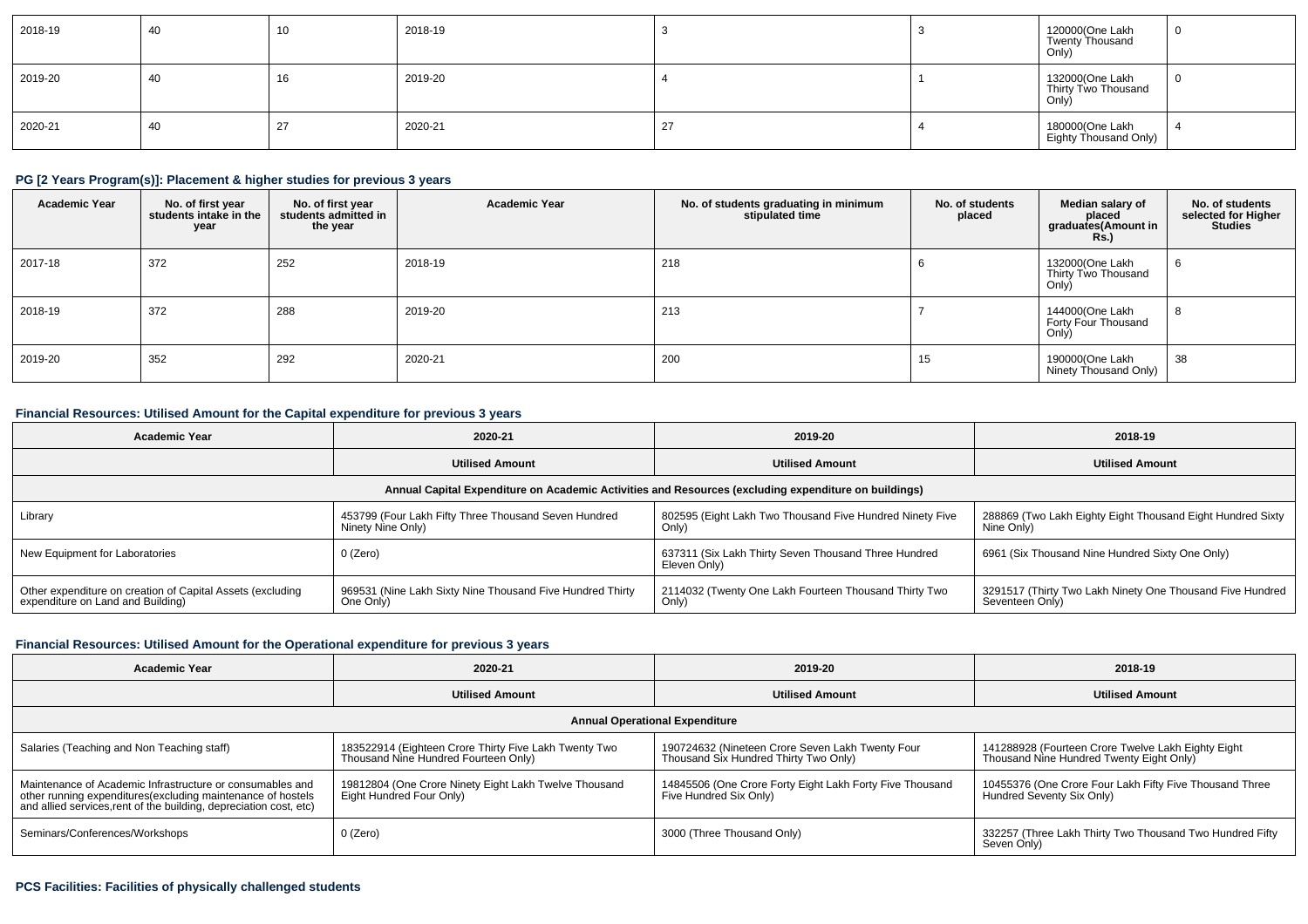| 1. Do your institution buildings have Lifts/Ramps?                                                                                                         | Yes, more than 80% of the buildings |
|------------------------------------------------------------------------------------------------------------------------------------------------------------|-------------------------------------|
| 2. Do your institution have provision for walking aids, including wheelchairs and transportation from one building to another for<br>handicapped students? | Yes                                 |
| 3. Do your institution buildings have specially designed toilets for handicapped students?                                                                 | Yes, more than 80% of the buildings |

## **Faculty Details**

| Srno           | Name                    | Age | <b>Designation</b>         | Gender | Qualification | <b>Experience (In</b><br>Months) | <b>Currently working</b><br>with institution? | <b>Joining Date</b> | <b>Leaving Date</b>      | <b>Association type</b> |
|----------------|-------------------------|-----|----------------------------|--------|---------------|----------------------------------|-----------------------------------------------|---------------------|--------------------------|-------------------------|
|                | Dr Rakesh Mittal        | 38  | <b>Assistant Professor</b> | Male   | Ph.D          | 107                              | Yes                                           | 09-02-2013          | L.                       | Regular                 |
| $\overline{2}$ | Dr Shilpy Aggarwal      | 39  | Associate Professor        | Female | Ph.D          | 175                              | Yes                                           | 08-12-2006          | $\sim$                   | Regular                 |
| 3              | Dr Bijender Kumar       | 42  | <b>Assistant Professor</b> | Male   | Ph.D          | 156                              | Yes                                           | 03-07-2008          | $\overline{\phantom{a}}$ | Regular                 |
| 4              | Dr Suraj Walia          | 35  | <b>Assistant Professor</b> | Male   | Ph.D          | 101                              | Yes                                           | 08-02-2013          | $\sim$                   | Regular                 |
| 5              | Dr Alisha Goyal         | 34  | <b>Assistant Professor</b> | Female | Ph.D          | 132                              | Yes                                           | 07-02-2013          | $\overline{\phantom{a}}$ | Regular                 |
| 6              | Dr Anil Kumar<br>Narula | 57  | Associate Professor        | Male   | Ph.D          | 384                              | Yes                                           | 12-12-1992          | $\sim$                   | Regular                 |
| $\overline{7}$ | Mr Rajesh Singh         | 42  | <b>Assistant Professor</b> | Male   | M.Tech        | 176                              | Yes                                           | 13-02-2013          | $\overline{\phantom{a}}$ | Regular                 |
| 8              | Dr OP Saini             | 56  | Associate Professor        | Male   | Ph.D          | 172                              | Yes                                           | 01-12-1998          | $\overline{\phantom{a}}$ | Regular                 |
| 9              | Dr Ajay Mittal          | 32  | <b>Assistant Professor</b> | Male   | Ph.D          | 82                               | Yes                                           | 18-01-2020          | $\sim$                   | Regular                 |
| 10             | Mr Manoj Bansal         | 38  | <b>Assistant Professor</b> | Male   | M.COM         | 166                              | Yes                                           | 18-01-2020          | $\sim$                   | Regular                 |
| 11             | Ms Rachna Sardana       | 41  | <b>Assistant Professor</b> | Female | M. Phil       | 192                              | Yes                                           | 01-02-2013          | ÷.                       | Regular                 |
| 12             | Mr Ankit Garg           | 33  | <b>Assistant Professor</b> | Male   | M.Tech        | 93                               | Yes                                           | 18-01-2020          | $\overline{\phantom{a}}$ | Regular                 |
| 13             | Dr Vinod Kumar          | 37  | <b>Assistant Professor</b> | Male   | Ph.D          | 38                               | Yes                                           | 05-03-2020          | $\overline{\phantom{a}}$ | Regular                 |
| 14             | Dr Virender Singh       | 37  | <b>Assistant Professor</b> | Male   | Ph.D          | 17                               | Yes                                           | 05-03-2020          | ÷.                       | Regular                 |
| 15             | Dr Geeta Goyal          | 52  | Associate Professor        | Female | Ph.D          | 364                              | Yes                                           | 05-10-1995          | $\sim$                   | Regular                 |
| 16             | Lt Raghbir Singh        | 39  | <b>Assistant Professor</b> | Male   | M. Phil       | 155                              | Yes                                           | 07-05-2013          | $\overline{\phantom{a}}$ | Regular                 |
| 17             | Ms Manika               | 38  | <b>Assistant Professor</b> | Female | M. Phil       | 160                              | Yes                                           | 18-01-2020          | $\overline{\phantom{a}}$ | Regular                 |
| 18             | Dr Ritu Kang Walia      | 36  | <b>Assistant Professor</b> | Female | Ph.D          | 134                              | Yes                                           | 19-03-2020          | $\overline{\phantom{a}}$ | Regular                 |
| 19             | Dr Ashok Kumar<br>Attri | 47  | Associate Professor        | Male   | Ph.D          | 156                              | Yes                                           | 03-07-2008          | $\sim$                   | Regular                 |
| 20             | Dr Surender Singh       | 40  | <b>Assistant Professor</b> | Male   | Ph.D          | 163                              | Yes                                           | 03-07-2008          | $\overline{\phantom{a}}$ | Regular                 |
| 21             | Dr Satyabir Singh       | 56  | Associate Professor        | Male   | Ph.D          | 384                              | Yes                                           | 26-08-1989          | $\mathbf{u}$             | Regular                 |
| 22             | Dr Chanderbhan<br>Saini | 59  | Associate Professor        | Male   | Ph.D          | 379                              | Yes                                           | 14-12-1989          | $\overline{\phantom{a}}$ | Regular                 |
| 23             | Mr Manoj Kumar          | 38  | <b>Assistant Professor</b> | Male   | M.Sc.         | 124                              | Yes                                           | 18-01-2020          | ц.                       | Regular                 |
| 24             | Mr Ajay Sharma          | 48  | Associate Professor        | Male   | M. Phil       | 272                              | Yes                                           | 31-10-2001          | $\overline{\phantom{a}}$ | Regular                 |
| 25             | Ms Shubham Rani         | 28  | <b>Assistant Professor</b> | Female | M.Sc.         | 43                               | Yes                                           | 20-01-2020          | ц.                       | Regular                 |
| 26             | Dr Sanjay Kumar         | 48  | <b>Assistant Professor</b> | Male   | Ph.D          | 102                              | Yes                                           | 01-02-2013          | ÷.                       | Regular                 |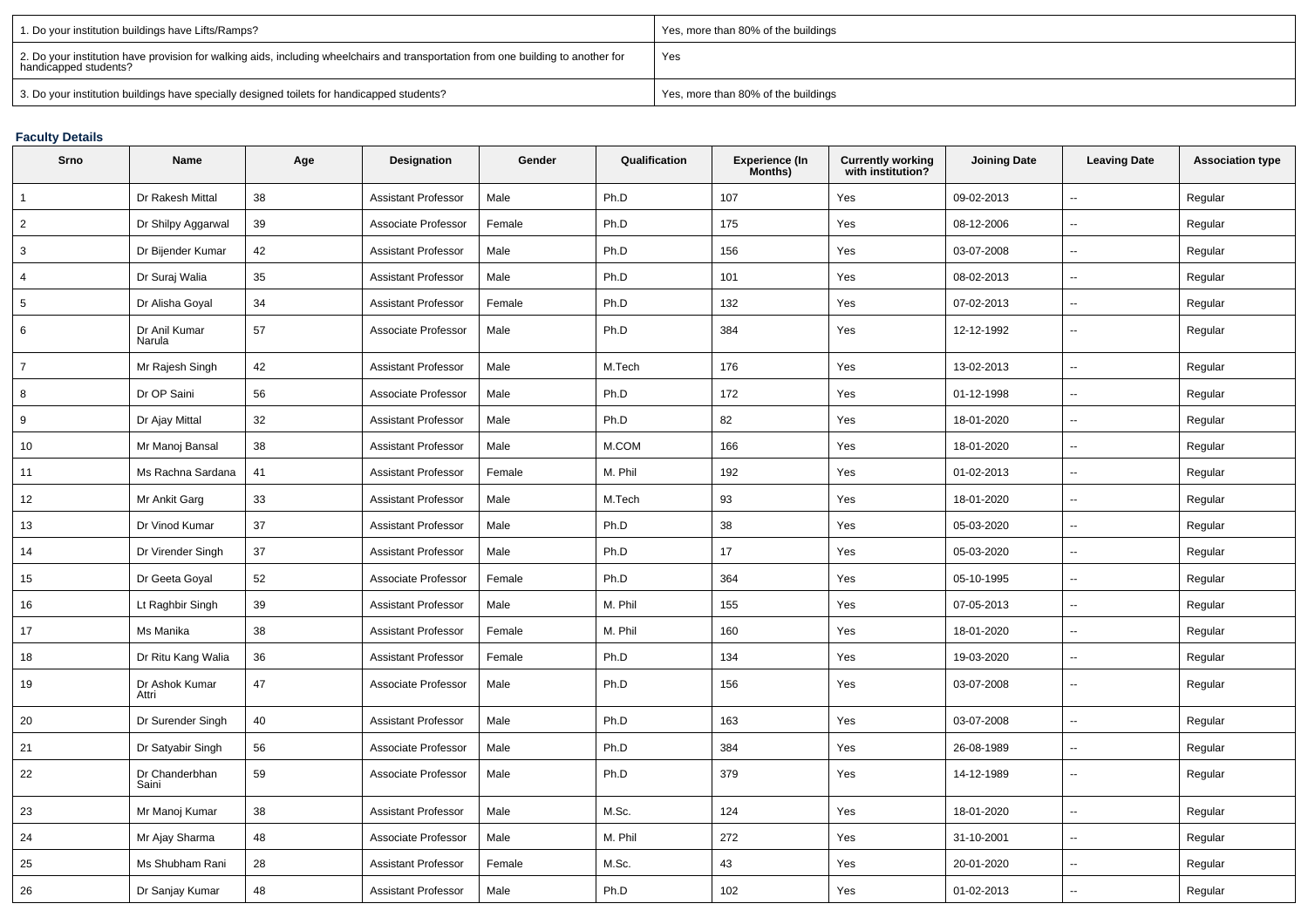| 27 | Ms Preeti Bansal         | 33     | <b>Assistant Professor</b> | Female | MSc(Mathematics) | 102 | Yes | 01-02-2013 | $\sim$                   | Regular             |
|----|--------------------------|--------|----------------------------|--------|------------------|-----|-----|------------|--------------------------|---------------------|
| 28 | Mr Kapil Jain            | 34     | <b>Assistant Professor</b> | Male   | MSc(Mathematics) | 102 | Yes | 02-02-2013 | Ξ.                       | Regular             |
| 29 | Mr Jaibir Dhariwal       | 40     | <b>Assistant Professor</b> | Male   | M. Phil          | 155 | Yes | 05-09-2008 | $\sim$                   | Regular             |
| 30 | Mr Vishal Anand          | 39     | <b>Assistant Professor</b> | Male   | M.COM            | 121 | Yes | 13-02-2013 | --                       | Regular             |
| 31 | Ms Anjali                | 36     | <b>Assistant Professor</b> | Female | M. Phil          | 140 | Yes | 13-02-2013 | $\overline{\phantom{a}}$ | Regular             |
| 32 | Dr Anil Jindal           | 45     | <b>Assistant Professor</b> | Male   | Ph.D             | 191 | Yes | 01-02-2013 | $\sim$                   | Regular             |
| 33 | Dr Sushil Kumar          | 56     | Associate Professor        | Male   | Ph.D             | 322 | Yes | 05-10-1995 | $\sim$                   | Regular             |
| 34 | Dr Seema Gupta           | 53     | Associate Professor        | Female | Ph.D             | 345 | Yes | 27-11-1992 | $\sim$                   | Regular             |
| 35 | Ms Pooja Gupta           | 37     | <b>Assistant Professor</b> | Female | M.COM            | 132 | Yes | 01-02-2013 | $\sim$                   | Regular             |
| 36 | Dr Rajbir Prashar        | 53     | Associate Professor        | Male   | Ph.D             | 145 | Yes | 09-09-1992 | $\overline{\phantom{a}}$ | Regular             |
| 37 | Ms Richa Langyan         | 32     | <b>Assistant Professor</b> | Female | M.A              | 96  | Yes | 01-07-2013 | $\overline{\phantom{a}}$ | Regular             |
| 38 | Dr Suruchi Sharma        | 44     | <b>Assistant Professor</b> | Female | Ph.D             | 264 | Yes | 05-09-2008 | $\sim$                   | Regular             |
| 39 | Dr Shweta Garg           | 34     | <b>Assistant Professor</b> | Female | Ph.D             | 17  | Yes | 06-03-2020 | $\overline{\phantom{a}}$ | Regular             |
| 40 | Dr Virander Pal<br>Goyal | 57     | <b>Assistant Professor</b> | Male   | Ph.D             | 161 | Yes | 26-02-2008 | Ξ.                       | Regular             |
| 41 | Dr Laxmi Mor             | 60     | Associate Professor        | Female | Ph.D             | 370 | No  | 17-07-1990 | 31-05-2021               | Regular             |
| 42 | Dr S P Verma             | 36     | <b>Assistant Professor</b> | Male   | Ph.D             | 180 | Yes | 07-10-2013 | $\sim$                   | Regular             |
| 43 | Dr Ashok Kumar           | 52     | Associate Professor        | Male   | Ph.D             | 304 | Yes | 15-12-2006 | $\sim$                   | Regular             |
| 44 | Dr Gagan Mittal          | 47     | Associate Professor        | Male   | Ph.D             | 270 | Yes | 01-07-1998 | $\overline{\phantom{a}}$ | Regular             |
| 45 | Mr Naresh Kumar          | 44     | <b>Assistant Professor</b> | Male   | M. Phil          | 101 | Yes | 13-02-2013 | ш,                       | Regular             |
| 46 | Dr Manjula Goel          | 48     | Associate Professor        | Female | Ph.D             | 272 | Yes | 09-12-1998 | $\sim$                   | Regular             |
| 47 | Mr Matish Garg           | 39     | <b>Assistant Professor</b> | Male   | M.Tech           | 214 | Yes | 17-01-2020 | Ξ.                       | Regular             |
| 48 | Dr Renu Kansal           | 46     | <b>Assistant Professor</b> | Female | Ph.D             | 44  | Yes | 09-11-2020 | --                       | Adhoc / Contractual |
| 49 | Ms Ranju                 | 43     | <b>Assistant Professor</b> | Female | M.COM            | 90  | Yes | 09-11-2020 | $\mathbf{u}$             | Adhoc / Contractual |
| 50 | Ms Meenu Garg            | 43     | <b>Assistant Professor</b> | Female | M. Phil          | 71  | Yes | 18-01-2020 | $\overline{\phantom{a}}$ | Regular             |
| 51 | Mr Shree Om              | 52     | Associate Professor        | Male   | M. Phil          | 285 | Yes | 23-10-1998 | ш,                       | Regular             |
| 52 | Dr Vikas Bhardwaj        | 47     | Associate Professor        | Male   | Ph.D             | 295 | Yes | 07-12-1998 | ÷,                       | Regular             |
| 53 | Dr Vinay Singhal         | 53     | Associate Professor        | Male   | Ph.D             | 156 | Yes | 03-07-2008 | $\overline{\phantom{a}}$ | Regular             |
| 54 | Dr Ramphal Maun          | 56     | Associate Professor        | Male   | Ph.D             | 295 | Yes | 14-01-1997 | Щ,                       | Regular             |
| 55 | Mr Manoj Kumar           | 26     | <b>Assistant Professor</b> | Male   | M.Sc.            | 12  | Yes | 09-11-2020 | $\overline{\phantom{a}}$ | Adhoc / Contractual |
| 56 | Mr Surender Kumar        | 39     | <b>Assistant Professor</b> | Male   | M.A              | 36  | Yes | 09-11-2020 |                          | Adhoc / Contractual |
| 57 | Dr Varsha Sood           | 41     | <b>Assistant Professor</b> | Female | M.A              | 129 | No  | 09-11-2020 | 31-07-2021               | Adhoc / Contractual |
| 58 | Ms Chakshu Mittal        | 26     | <b>Assistant Professor</b> | Female | M.Sc.            | 30  | No  | 09-11-2020 | 31-07-2021               | Adhoc / Contractual |
| 59 | Ms Shivani               | $37\,$ | <b>Assistant Professor</b> | Female | <b>MCA</b>       | 54  | Yes | 09-11-2020 | $\overline{\phantom{a}}$ | Adhoc / Contractual |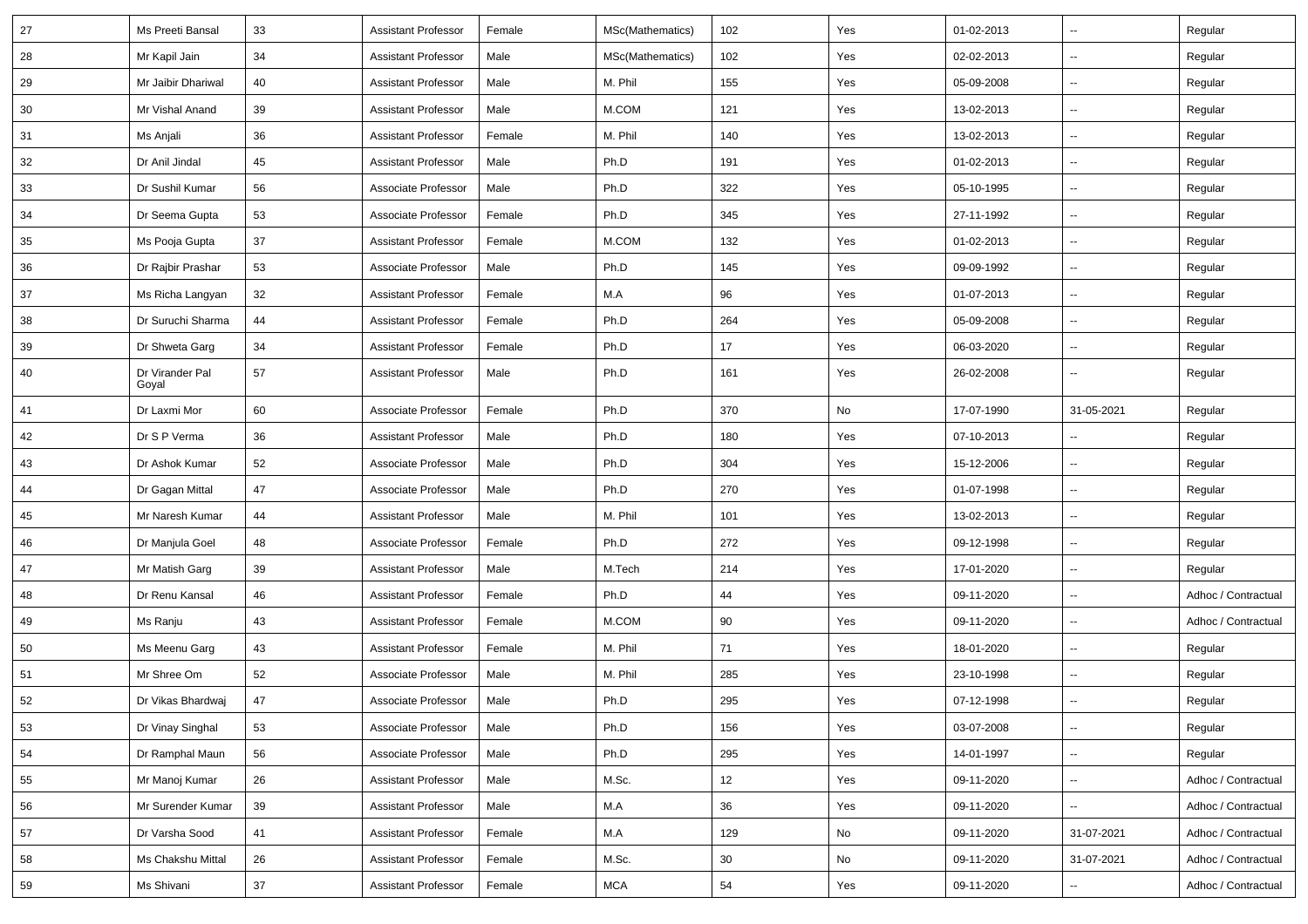| 60 | Mr Mohit Gaur                       | 31 | <b>Assistant Professor</b> | Male   | M.Sc.      | 84  | Yes | 09-11-2020 | $\overline{\phantom{a}}$ | Adhoc / Contractual |
|----|-------------------------------------|----|----------------------------|--------|------------|-----|-----|------------|--------------------------|---------------------|
| 61 | Ms Ritu Mutreja                     | 33 | Assistant Professor        | Female | M.Sc.      | 54  | Yes | 09-11-2020 | $\overline{\phantom{a}}$ | Adhoc / Contractual |
| 62 | Ms Neha Garg                        | 30 | Assistant Professor        | Female | M.Sc.      | 68  | No  | 09-11-2020 | 28-02-2021               | Adhoc / Contractual |
| 63 | Mr Dinesh                           | 24 | Assistant Professor        | Male   | M.Sc.      | 20  | Yes | 09-11-2020 | $\overline{\phantom{a}}$ | Adhoc / Contractual |
| 64 | Ms Shweta Gupta                     | 38 | Assistant Professor        | Female | M. Phil    | 129 | Yes | 09-11-2020 |                          | Adhoc / Contractual |
| 65 | Dr Gurdeep Bhola                    | 48 | Assistant Professor        | Male   | Ph.D       | 204 | Yes | 04-12-2006 |                          | Regular             |
| 66 | Ms Priyanka                         | 32 | <b>Assistant Professor</b> | Female | M.Tech     | 27  | Yes | 09-11-2020 | $\overline{\phantom{a}}$ | Adhoc / Contractual |
| 67 | Ms Babita Garg                      | 42 | <b>Assistant Professor</b> | Female | M. Phil    | 90  | Yes | 09-11-2020 | $\overline{\phantom{a}}$ | Adhoc / Contractual |
| 68 | Ms Manisha Singla                   | 35 | Assistant Professor        | Female | M.COM      | 99  | Yes | 09-11-2020 | $\overline{\phantom{a}}$ | Adhoc / Contractual |
| 69 | Mr Rajesh Garg                      | 34 | Assistant Professor        | Male   | M.COM      | 102 | Yes | 09-11-2020 | $\overline{\phantom{a}}$ | Adhoc / Contractual |
| 70 | Mr Sanjeev Kumar                    | 29 | <b>Assistant Professor</b> | Male   | M. Phil    | 27  | Yes | 09-11-2020 |                          | Adhoc / Contractual |
| 71 | Mr Vishal Goyal                     | 29 | Assistant Professor        | Male   | M.COM      | 71  | Yes | 09-11-2020 |                          | Adhoc / Contractual |
| 72 | Ms Shashi Rani                      | 48 | <b>Assistant Professor</b> | Female | M. Phil    | 117 | Yes | 09-11-2020 | $\overline{\phantom{a}}$ | Adhoc / Contractual |
| 73 | Ms Sarika Garg                      | 36 | Assistant Professor        | Female | M.COM      | 177 | No  | 09-11-2020 | 31-07-2021               | Adhoc / Contractual |
| 74 | Mr Labh Singh                       | 38 | Assistant Professor        | Male   | M.Sc.      | 142 | Yes | 09-11-2020 |                          | Adhoc / Contractual |
| 75 | Ms Rajvinder Kaur                   | 32 | <b>Assistant Professor</b> | Female | M.Sc.      | 27  | Yes | 09-11-2020 | $\overline{\phantom{a}}$ | Adhoc / Contractual |
| 76 | Mr Jagbir Singh                     | 36 | Assistant Professor        | Male   | M.A        | 23  | Yes | 09-11-2020 |                          | Adhoc / Contractual |
| 77 | Ms Archana Tiwari                   | 43 | Assistant Professor        | Female | M. Phil    | 100 | Yes | 09-11-2020 | $\overline{\phantom{a}}$ | Adhoc / Contractual |
| 78 | Ms Sunita Rani                      | 47 | <b>Assistant Professor</b> | Female | M.A        | 36  | Yes | 09-11-2020 | $\overline{\phantom{a}}$ | Adhoc / Contractual |
| 79 | Ms Manju Garg                       | 32 | Assistant Professor        | Female | M.Sc.      | 90  | Yes | 09-11-2020 | $\overline{\phantom{a}}$ | Adhoc / Contractual |
| 80 | Ms Neha Chaudhary                   | 33 | Assistant Professor        | Female | M.Sc.      | 72  | Yes | 09-11-2020 | $\overline{\phantom{a}}$ | Adhoc / Contractual |
| 81 | Ms Nidhi Mittal                     | 32 | Assistant Professor        | Female | M.A        | 30  | No  | 09-11-2020 | 31-07-2021               | Adhoc / Contractual |
| 82 | Mr Ankit Mittal                     | 28 | <b>Assistant Professor</b> | Male   | M.Sc.      | 27  | Yes | 09-11-2020 | $\overline{\phantom{a}}$ | Adhoc / Contractual |
| 83 | Ms Sanyogita<br>Sharma <sup>®</sup> | 44 | <b>Assistant Professor</b> | Female | M. Phil    | 173 | Yes | 09-11-2020 | $\overline{\phantom{a}}$ | Adhoc / Contractual |
| 84 | Ms Nidhi Gupta                      | 31 | Assistant Professor        | Female | M.COM      | 36  | Yes | 09-11-2020 | $\overline{\phantom{a}}$ | Adhoc / Contractual |
| 85 | Ms Sarita Rani                      | 32 | Assistant Professor        | Female | M.Sc.      | 72  | Yes | 09-11-2020 |                          | Adhoc / Contractual |
| 86 | Ms Nidhi Rani                       | 38 | <b>Assistant Professor</b> | Female | M. Phil    | 148 | Yes | 09-11-2020 | $\overline{\phantom{a}}$ | Adhoc / Contractual |
| 87 | Ms Nidhi                            | 28 | Assistant Professor        | Female | M.COM      | 36  | Yes | 09-11-2020 | ⊶.                       | Adhoc / Contractual |
| 88 | Ms Neha Gupta                       | 28 | Assistant Professor        | Female | M.COM      | 27  | Yes | 09-11-2020 | ⊷                        | Adhoc / Contractual |
| 89 | Ms Sheenu Singla                    | 33 | <b>Assistant Professor</b> | Female | M.A        | 27  | Yes | 09-11-2020 | $\overline{\phantom{a}}$ | Adhoc / Contractual |
| 90 | Ms Aanchal Singla                   | 31 | <b>Assistant Professor</b> | Female | <b>MCA</b> | 49  | Yes | 09-11-2020 | ⊶.                       | Adhoc / Contractual |
| 91 | Dr Pranjal Thareja                  | 41 | <b>Assistant Professor</b> | Female | Ph.D       | 109 | Yes | 09-11-2020 | $\overline{\phantom{a}}$ | Adhoc / Contractual |
| 92 | Ms Renu Garg                        | 28 | <b>Assistant Professor</b> | Female | M.Sc.      | 36  | Yes | 09-11-2020 | ⊶.                       | Adhoc / Contractual |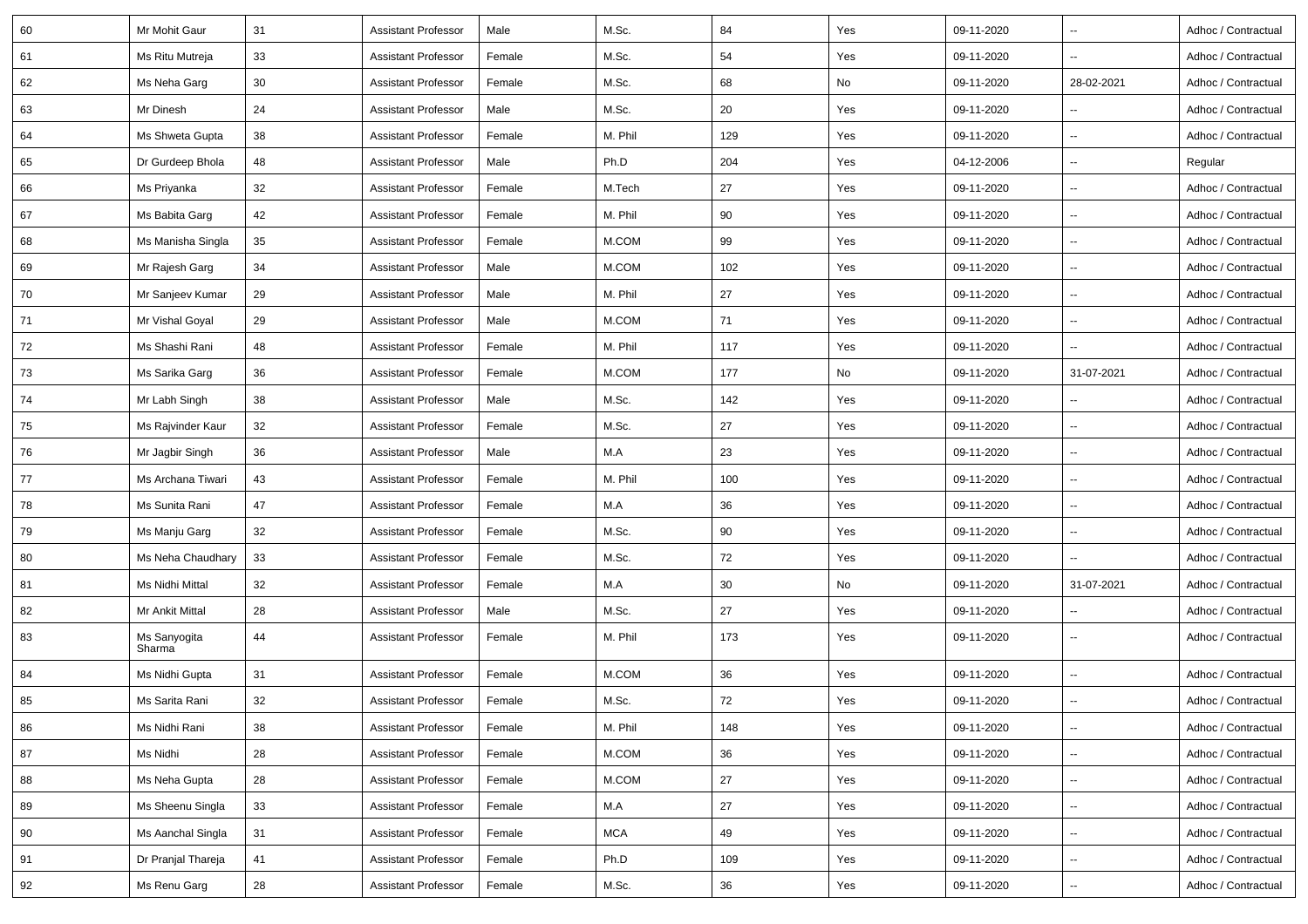| 93  | Ms Mamta Sharma          | 36 | <b>Assistant Professor</b>                          | Female | <b>MCA</b> | 99  | Yes | 09-11-2020 | $\overline{\phantom{a}}$ | Adhoc / Contractual |
|-----|--------------------------|----|-----------------------------------------------------|--------|------------|-----|-----|------------|--------------------------|---------------------|
| 94  | Ms Himani Aggarwal       | 40 | Assistant Professor                                 | Female | M.A        | 79  | Yes | 09-11-2020 | $\overline{\phantom{a}}$ | Adhoc / Contractual |
| 95  | Ms Jonsy Arora           | 33 | <b>Assistant Professor</b>                          | Female | M.COM      | 97  | Yes | 09-11-2020 | $\sim$                   | Adhoc / Contractual |
| 96  | Dr Varsha                | 49 | <b>Assistant Professor</b>                          | Female | Ph.D       | 111 | Yes | 09-11-2020 | --                       | Adhoc / Contractual |
| 97  | Ms Meenu Rani            | 35 | <b>Assistant Professor</b>                          | Female | M. Phil    | 68  | No  | 09-11-2020 | 31-07-2021               | Adhoc / Contractual |
| 98  | Ms Renu                  | 34 | <b>Assistant Professor</b>                          | Female | M.A        | 49  | No  | 09-11-2020 | 31-07-2021               | Adhoc / Contractual |
| 99  | Ms Rekha Sharma          | 41 | <b>Assistant Professor</b>                          | Female | M. Phil    | 54  | Yes | 09-11-2020 |                          | Adhoc / Contractual |
| 100 | Ms Neetika Gaba          | 37 | Assistant Professor                                 | Female | M.COM      | 89  | Yes | 09-11-2020 | ۰.                       | Adhoc / Contractual |
| 101 | Ms Rekha                 | 44 | <b>Assistant Professor</b>                          | Female | M.A        | 70  | Yes | 09-11-2020 | $\sim$                   | Adhoc / Contractual |
| 102 | Ms Ila Gupta             | 32 | <b>Assistant Professor</b>                          | Female | M.COM      | 90  | Yes | 09-11-2020 | ۰.                       | Adhoc / Contractual |
| 103 | Ms Pooja Bansal          | 39 | <b>Assistant Professor</b>                          | Female | M.COM      | 103 | Yes | 09-11-2020 |                          | Adhoc / Contractual |
| 104 | Dr Sunil Kumar           | 37 | <b>Assistant Professor</b>                          | Male   | Ph.D       | 71  | Yes | 09-11-2020 | $\overline{\phantom{a}}$ | Adhoc / Contractual |
| 105 | Dr Asha Rani             | 38 | <b>Assistant Professor</b>                          | Female | Ph.D       | 63  | No  | 09-11-2020 | 31-07-2021               | Adhoc / Contractual |
| 106 | Ms Reetu                 | 32 | <b>Assistant Professor</b>                          | Female | M.A        | 55  | Yes | 09-11-2020 | ۰.                       | Adhoc / Contractual |
| 107 | Ms Reena Makkar          | 40 | <b>Assistant Professor</b>                          | Female | M.COM      | 96  | Yes | 09-11-2020 | ۰.                       | Adhoc / Contractual |
| 108 | Ms Mahak Mittal          | 31 | <b>Assistant Professor</b>                          | Female | M.COM      | 96  | Yes | 09-11-2020 | --                       | Adhoc / Contractual |
| 109 | Ms Shaina Khanijo        | 34 | <b>Assistant Professor</b>                          | Female | M.Sc.      | 108 | No  | 09-11-2020 | 31-07-2021               | Adhoc / Contractual |
| 110 | Dr Sanjay Kumar<br>Goyal | 56 | Dean / Principal /<br>Director / Vice<br>Chancellor | Male   | Ph.D       | 416 | Yes | 13-11-2018 |                          | Regular             |
| 111 | Dr Naresh Kumar          | 40 | Other                                               | Male   | Ph.D       | 17  | Yes | 04-03-2020 |                          | Regular             |
| 112 | Dr Harinder Gupta        | 47 | Other                                               | Male   | Ph.D       | 271 | Yes | 06-06-2016 |                          | Regular             |
| 113 | Ms Sonia Khurana         | 43 | <b>Assistant Professor</b>                          | Female | <b>MCA</b> | 117 | Yes | 09-11-2020 | $\sim$                   | Adhoc / Contractual |
| 114 | Ms Nikhar Thareja        | 31 | <b>Assistant Professor</b>                          | Female | M.COM      | 63  | Yes | 09-11-2020 | $\overline{\phantom{a}}$ | Adhoc / Contractual |
| 115 | Ms Deepshikha            | 43 | <b>Assistant Professor</b>                          | Female | Ph.D       | 63  | Yes | 09-11-2020 | $\overline{\phantom{a}}$ | Adhoc / Contractual |
| 116 | Mr Anoop Kumar           | 33 | <b>Assistant Professor</b>                          | Male   | MP.Ed.     | 54  | Yes | 09-11-2020 | ۰.                       | Adhoc / Contractual |
| 117 | Anukriti                 | 28 | <b>Assistant Professor</b>                          | Female | Ph.D       | 12  | Yes | 17-07-2020 | $\overline{\phantom{a}}$ | Regular             |
| 118 | Shikha Sharma            | 27 | Assistant Professor                                 | Female | M.A        | 61  | Yes | 09-11-2020 |                          | Adhoc / Contractual |
| 119 | Parveen Kumar            | 28 | <b>Assistant Professor</b>                          | Male   | M.A        | 14  | No  | 09-11-2020 | 31-07-2021               | Adhoc / Contractual |
| 120 | Sheetal Rani             | 32 | <b>Assistant Professor</b>                          | Female | M.COM      | 45  | Yes | 09-11-2020 |                          | Adhoc / Contractual |
| 121 | Kajal                    | 27 | <b>Assistant Professor</b>                          | Female | M.COM      | 13  | Yes | 09-11-2020 | н.                       | Adhoc / Contractual |
| 122 | Kavita Jhamb             | 32 | <b>Assistant Professor</b>                          | Female | M.COM      | 45  | Yes | 09-11-2020 | $\sim$                   | Adhoc / Contractual |
| 123 | Kanika Bansal            | 32 | <b>Assistant Professor</b>                          | Female | M.COM      | 27  | Yes | 09-11-2020 | --                       | Adhoc / Contractual |
| 124 | Leena                    | 28 | <b>Assistant Professor</b>                          | Female | Ph.D       | 6   | Yes | 09-11-2020 | $\overline{\phantom{a}}$ | Adhoc / Contractual |
| 125 | Seema                    | 34 | <b>Assistant Professor</b>                          | Female | M.Sc.      | 110 | Yes | 09-11-2020 | ۰.                       | Adhoc / Contractual |